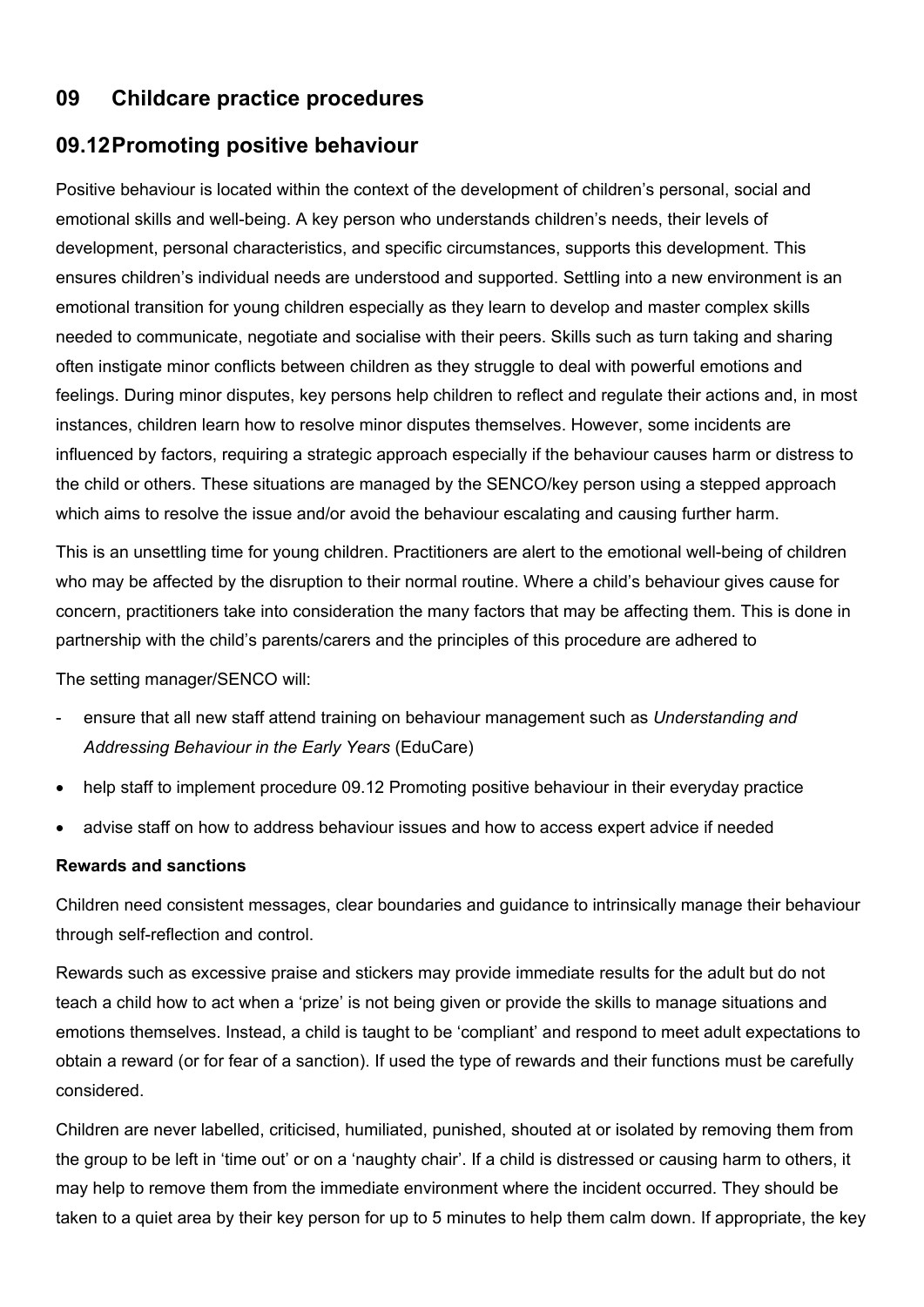person can use this time to help the child reflect on what has happened. Physical punishment of any kind is never used or threatened which could adversely affect a child's well-being. If staff become aware that another person has given corporal punishment to a child, they follow 06 Safeguarding children, young people and vulnerable adults procedures. Physical intervention to safeguard a child/children must be carried out as per the guidance in this procedure.

## **Step 1**

- The setting manager, SENCo and other relevant staff members are knowledgeable with, and apply the procedure 09.12 Promoting positive behaviour.
- Unwanted behaviours are addressed using an agreed and consistently applied approach to deescalate situations
- Behaviours that result in concern for the child and/or others must be discussed by the key person, SENCo/setting manager. During the meeting the key person must use their all-round knowledge of the child and family to share any known influencing factors such as a new baby in the family, child and/or parental illness, underlying additional needs to help place the child's behaviour into context.
- Appropriate adjustments to practice must be agreed within the setting. If relevant, a risk assessment should be carried out.
- If the adjustments are successful and the unwanted behaviour does not reoccur or cause concern then normal monitoring can resume.

#### **Step 2**

- If the behaviour remains a concern, then the key person and SENCo must liaise with the parents to try to discover possible reasons for the behaviour and to agree next steps. If relevant and appropriate the views of the child must be sought and considered to help identify a cause.
- If a cause for the behaviour is not known or only occurs whilst in the setting, then the setting manager/SENCo must suggest using a focused intervention approach to identifying a trigger for the behaviour such as the ABC approach, i.e. Antecedents – what happened before; Behaviour – what was the behaviour observed; Consequences – what happened after the event.
- If a trigger is identified, then the SENCo and key person must meet with the parents to plan support for the child through a graduated approach via SEN support**.**
- Aggressive behaviour by children towards other children will result in a staff member intervening immediately to stop the behaviour and prevent escalation using the agreed initial intervention approach. If the behaviour has been significant or may have a detrimental effect on the child, the parents of the victim of the behaviour and the parents of the perpetrator must be informed. If the setting has applied a physical intervention, they must follow the guidance as set out below. The designated person completes 6.1b Safeguarding incident reporting form and contact Ofsted if appropriate. A record of discussions is recorded and parents are asked to sign.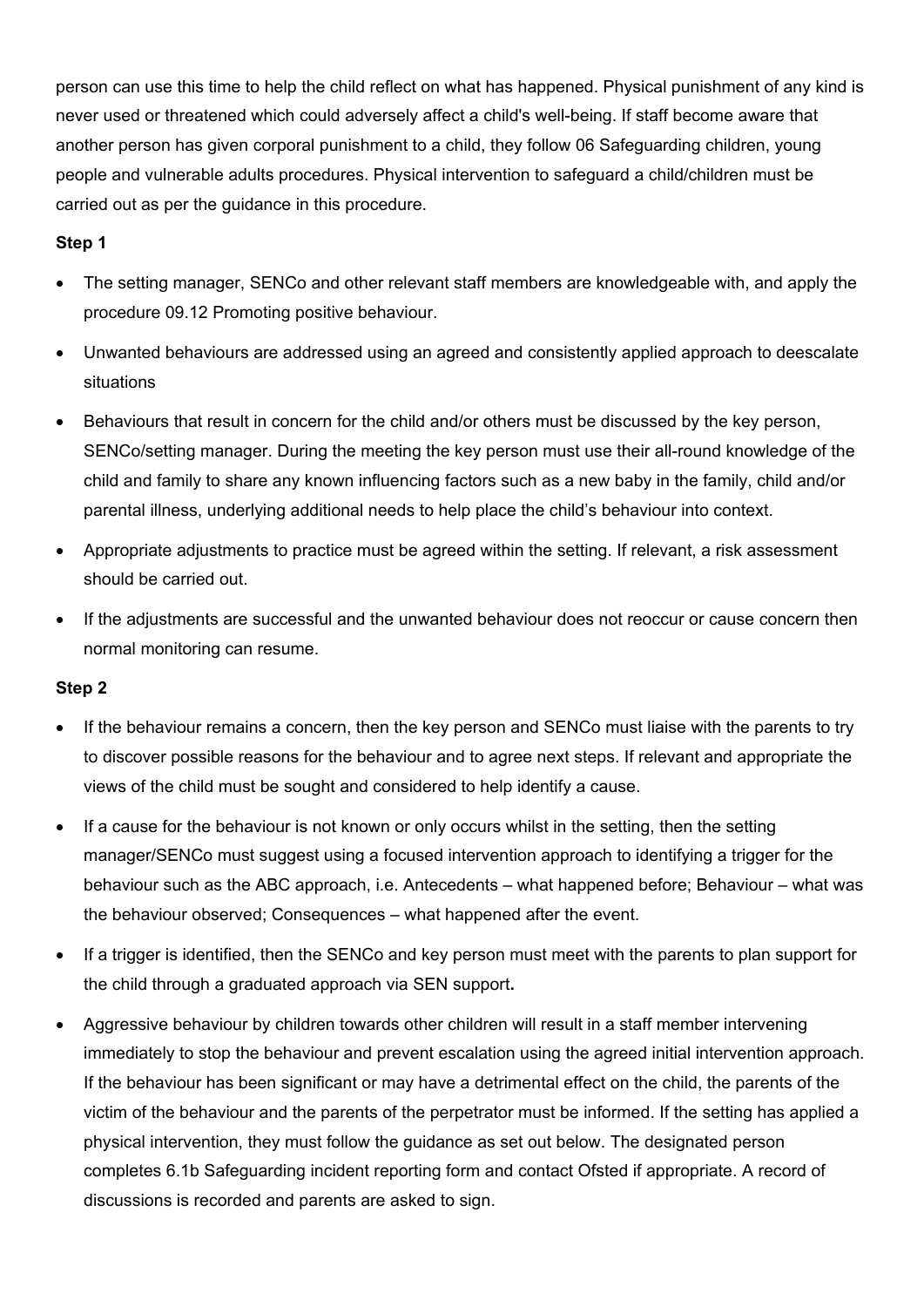- Parents must also be asked to sign risk assessments where the risk assessment relates to managing the behaviour of a specific child.
- If relevant, actions for dealing with the behaviour at home are agreed with parents and incorporated into the action plan. Other staff are informed of the agreed interventions and help implement the actions. The plan must be monitored and reviewed regularly by the key person/SENCo until improvement is noticed.
- Incidents and intervention relating to unwanted/challenging behaviour by children must be clearly and appropriately logged on 09.13b SEN Support - Action plan.

### **Step 3**

If despite applying initial intervention to deescalate situations and focused interventions to identify triggers the child's behaviour continues to occur and/or is of significant concern, the SENCo and key person invite the parents to a meeting to discuss external referral and next steps for supporting the child. It may be agreed that the setting request support from the Early Help Hub team and/or other specialist services such as the Area SENCo/ Early Years Inclusion Team. This will help address most developmental or welfare concerns. If the behaviour is part of other welfare concerns that include a concern that the child may be suffering or likely to suffer significant harm, safeguarding procedures 06 Safeguarding children, young people and vulnerable adults procedures must be followed immediately.

- Advice provided by external agencies is incorporated in 09.13b SEN Support: Action Plan and regular multi-disciplinary meetings held to review the child's progress.
- If a review determines a statutory assessment may be needed then all relevant documentation must be collected in preparation for an Education Health and Care Assessment which may lead onto an Education, Health and Care Plan.

#### **Use of physical intervention**

Staff will already use different elements of physical contact with a child as part of their interaction in the setting especially when they are comforting a child or giving first aid. However, physical intervention to keep a child or other children safe is different and should only be applied in exceptional circumstances.

The EYFS states that it physical intervention from a staff member towards a child may be used for the purposes of "averting immediate danger of personal injury to any person (including the child) or to manage a child's behaviour if it is absolutely necessary".

Staff must do all they can to avoid using a physical intervention because this is not the preferred way of addressing children's behaviour.

To offer protection to children a range of appropriate graded interventions may be needed before physical intervention is applied. Most single incidents such as a child throwing a book on the floor or kicking a chair usually only require a verbal intervention from a member of staff. In other situations, an intervention can be applied through mechanical and environmental means such as locking doors and stair gates. This usually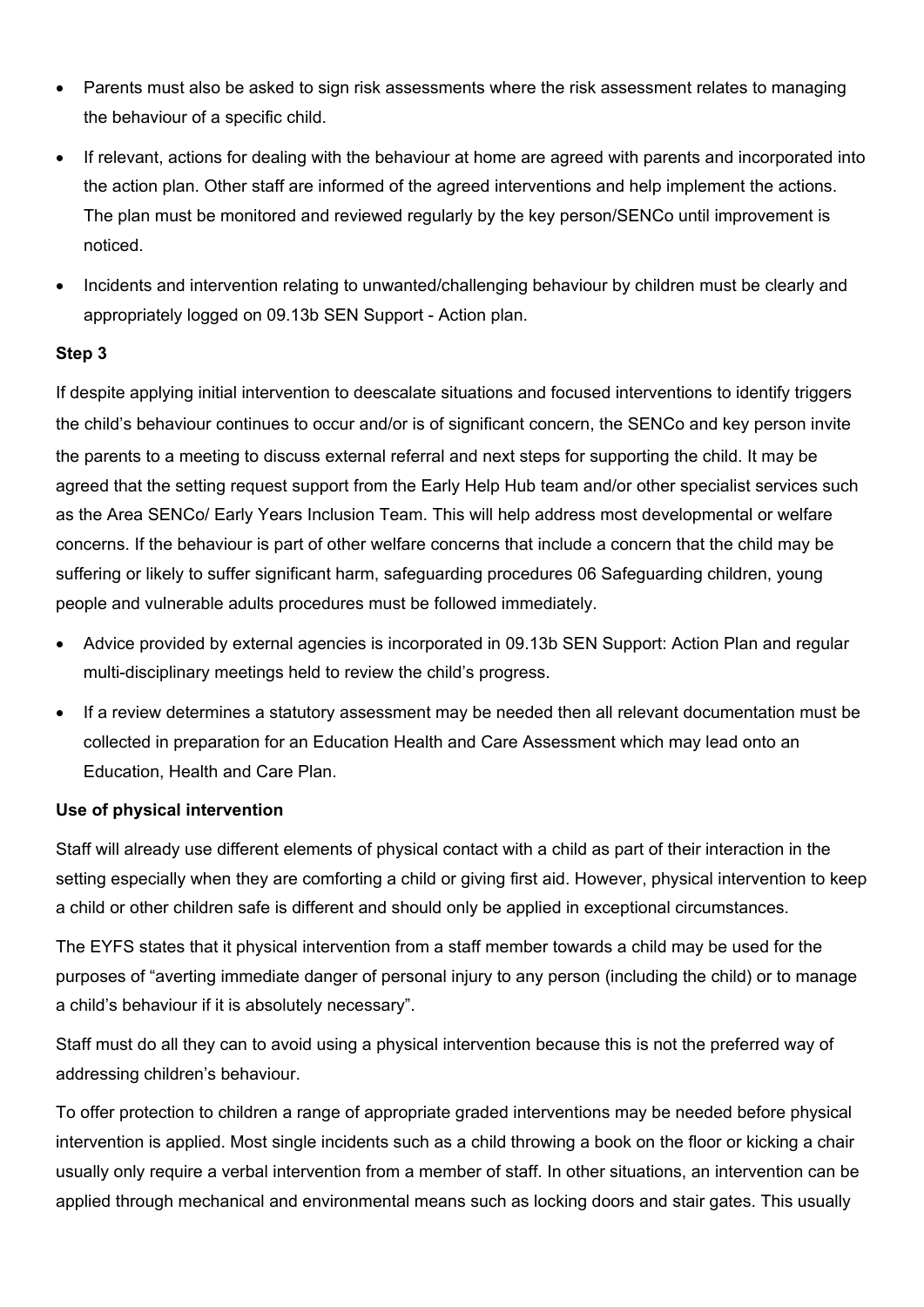stops a situation escalating. However, there will be some situations where a child places themselves or others in danger which requires an immediate need for the use of both verbal and physical intervention. If a single or persistent incident requires a physical intervention such as physical handling from a staff member towards a child, then this is used intentionally to restrict a child's movement against their will. In most cases this can be applied through the use of the adult's body gently and safely blocking the child from access to danger or to prevent danger.

To physically intervene, a practitioner may use "reasonable force" to protect a child from injuring themselves or others. Legally a practitioner may also use reasonable force to prevent a child from damaging property. However, we would expect that in instances of damaging physical property a child would only experience a physical intervention if the broken property presented a risk or is high value.

If a situation arises which requires urgent physical hands-on intervention this is best applied by the staff who knows the child well such as their key person who is more able to calm them or use other known methods for defusing situations without physical intervention.

#### **Physical handling**

We use the principle of applying reasonable minimal force and handling in proportion to the situation. Staff use as little force as necessary to maintain safety. This intervention should only be used for as short a period as possible to keep the child safe and maintain well-being by aiming for:

- keeping the child's safety and well-being paramount
- a calm, gentle but firm approach and application of the intervention
- never restricting the child's ability to breathe
- side-by-side contact with the child
- no gap between theirs or the child's body
- keeping the adults back as straight as possible
- avoiding close head-to-head positioning to avoid injury to the child and themselves (head butting)
- only holding the child by their 'long' bones to avoid grasping at the child's joints where pain and damage are most likely to occur
- avoiding lifting the child unless necessary
- reassuring the child and talking about what has happened
- only applying a physical intervention on a disabled child if training or preferred method is provided from a reputable external source e.g. British Institute of Learning Disabilities www.bild.org.uk/

#### **Risks**

There are risks associated with any physical intervention and handling of a child. The younger and more vulnerable a child may be, the greater risk to the child of using physical intervention towards them.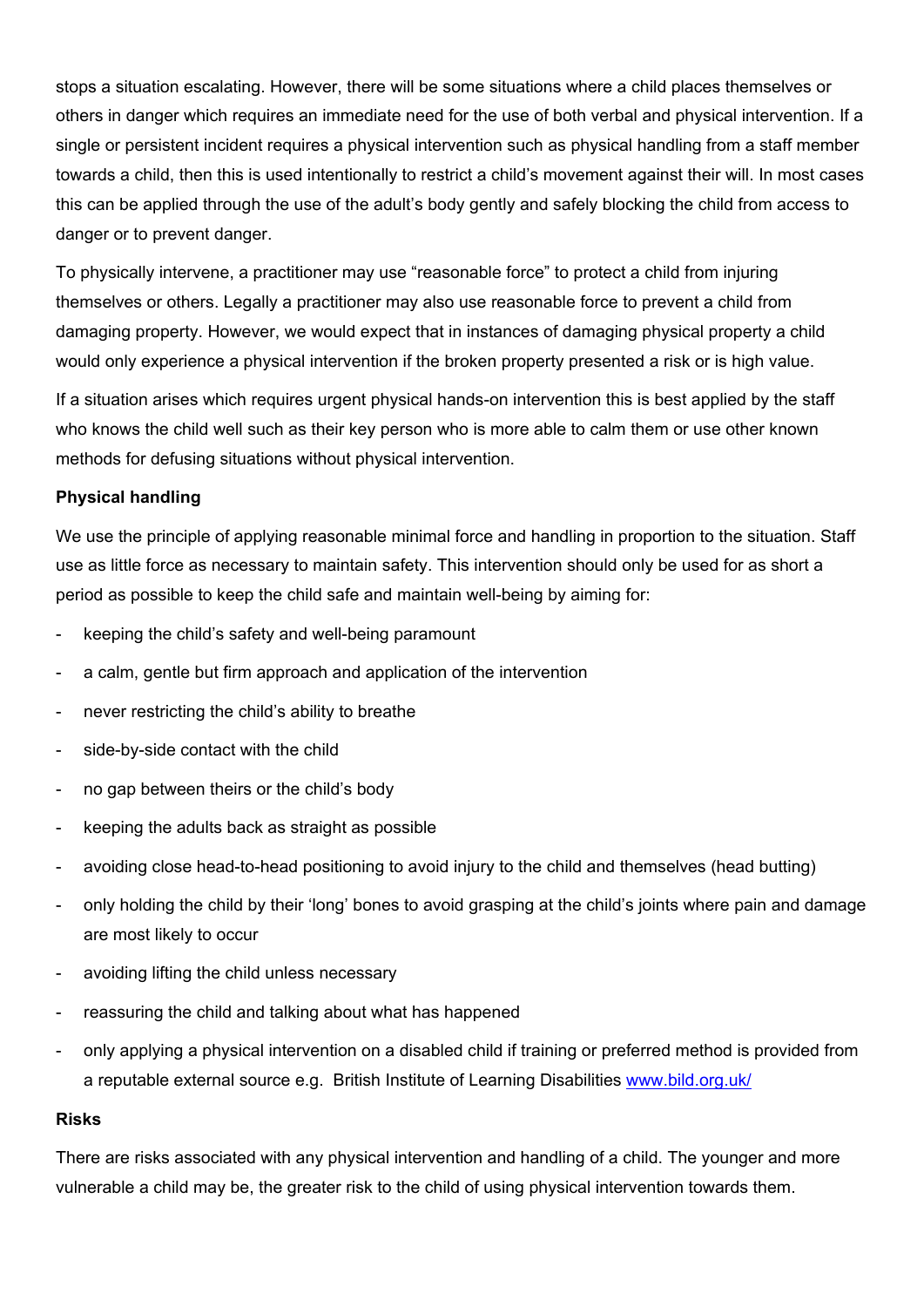However, there are also risks to children associated with not intervening physically; for instance, if a practitioner did not take hold of a child by the wrist, they may have run into the path of a fast-moving car.

Before intervening physically to protect a child from immediate harm a practitioner needs to decision make in a split second, considering the following factors. This is described as dynamic risk assessment.

- What is the immediate risk to this child if I do not intervene now?
- What might the risks be if I do intervene? If this was my child, what would I want someone looking after them to do in this situation?
- What is the minimum level of intervention that will be effective here? How can I do this as gently as possible for as short a time as possible and how am I going to manage myself to stay calm?

## **Recording**

Any instance of physical intervention is fully recorded immediately and reported to the designated person as soon as possible on 6.1b Safeguarding incident reporting form, ensuring that it is clearly stated when and how parents were informed. Parents are asked to sign a copy of the form which is then kept on the child's file. The designated person decides who will notify the parent and when, ensuring that the parent signs to say they have been notified. An individual risk assessment should be completed after any physical intervention with a child which considers the risks and likelihood of such behaviour re-occurring and how this will be managed. The risk assessment should be agreed and signed by parents.

## **Temporary suspension (fixed term)**

Any decision to temporarily suspend a child must be carefully considered lawful, reasonable and fair. If despite following the stepped approach for behaviour it is necessary to temporarily suspend a child, for no more than five days, on the grounds of health and safety, the following steps are followed.

- The setting manager provides a written request to suspend a child to their line manager; the request must detail the reason why the child must be suspended and the length of time of the proposed suspension.
- If the line manager approves, the parents must be invited to a meeting to discuss next steps. Parents are invited to bring a representative along. Notes must be taken at the meeting and shared later with the parents. The meeting must aim for a positive outcome for the child and not to suspend.
- If no acceptable alternative to suspension is found then the setting manager must give both verbal and written notice of time related suspension to the parent, meanwhile the setting manager must ensure that continued resolution is sought and suitable adjustments are in place for the child's return.

## **Suspension of a disabled child**

We have a statutory duty not to discriminate against a child on the basis of a protected characteristic. This includes suspending a child based on a disability. Ignorance of the law or claiming it was unknown that a child was disabled is no defence. However, if the child's behaviour places themselves or others at risk then the setting must take actions to avoid further harm. Time limited suspension may be applied to keep the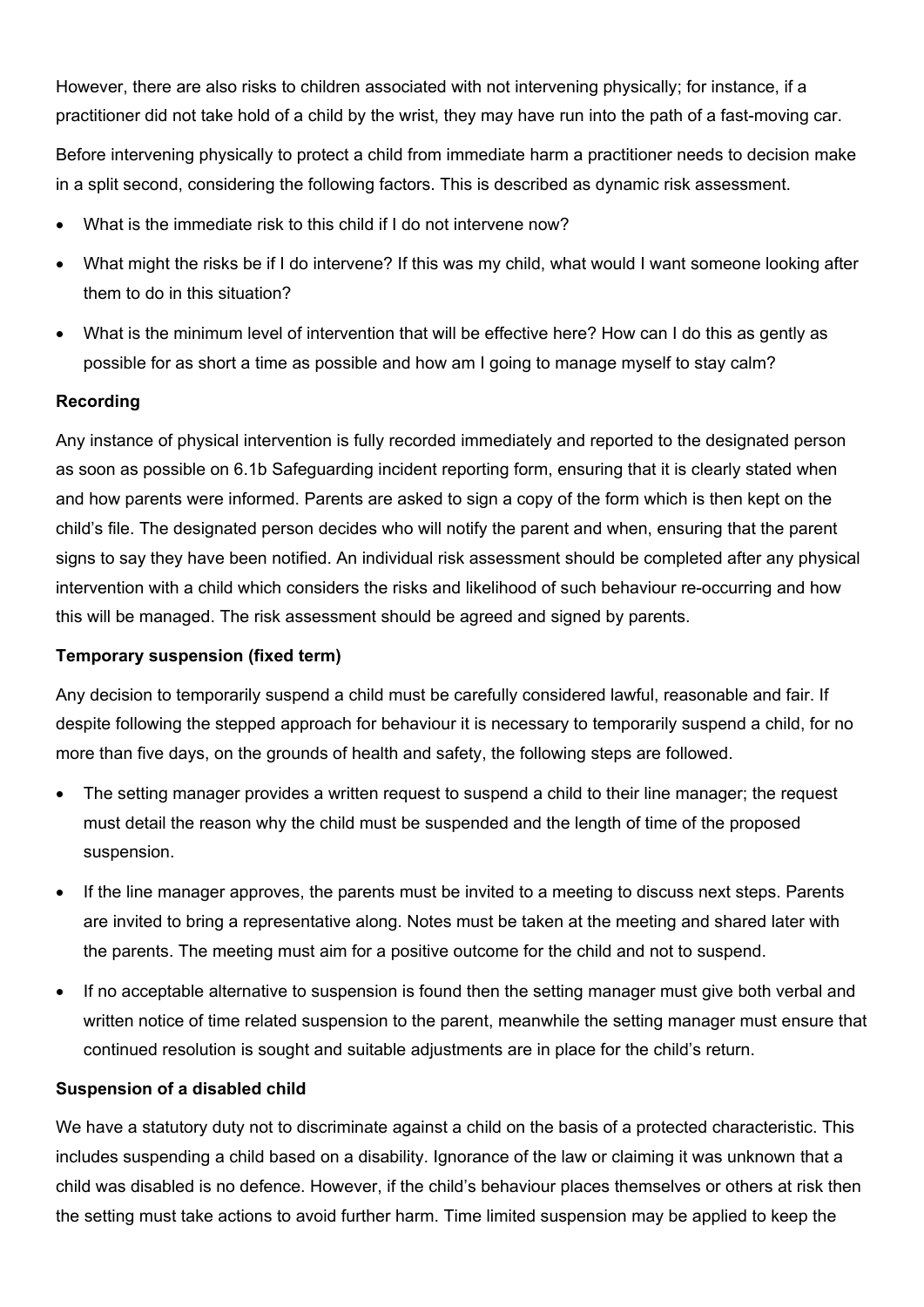child and/or others safe whilst finding a solution. Suspension is only used if reasonable steps and planned adjustments are first used to help resolve the situation. Without this action, suspension of a child with SEND may constitute disability discrimination (Equality Act 2010). A decision to suspend a disabled child must be clearly evidenced, specific, measurable, achievable, realistic and targeted. Plans and intervention must be recorded on the child's file and 9.12b SEN Support - Action plan. If little or no progress is made during the suspension period, the following steps are taken.

- The setting manager sends a written/electronic invite to the parents, a local authority representative and any relevant external agencies to attend a review meeting. Each attendee must be made aware that the meeting is to avoid the situation escalating further and to find a positive solution.
- After the meeting the setting manager continues to maintain weekly contact with the parents and local authority to seek a solution.
- Suitable arrangements offer the parent continued support and advice during the suspension. The setting manager reviews the situation fortnightly and provides their line manager with a monthly update.

#### **Expulsion**

In some exceptional circumstances a child may be expelled due to:

- a termination of their childcare agreement as explained in 9.1d Childcare terms and conditions
- if despite applying a range of interventions (including reasonable adjustments), the setting has been unable to adequately meet the child's needs or cannot protect the health, safety and well-being of the child and/or others.

#### **Challenging unwanted behaviour from adults in the setting**

We do not tolerate behaviour demonstrating dislike, prejudice, discriminatory attitudes or action towards any individual/group. This includes those living outside the UK (xenophobia). This also applies to behaviour towards specific groups of people and individuals who are British Citizens residing in the UK.

Allegations of discriminatory remarks or behaviour made in the setting by any adult will be taken seriously. The perpetrator will be asked to stop the behaviour and failure to do so may result in the adult being asked to leave the premises. Where a parent makes discriminatory or prejudice remarks to staff at any time, or other persons while on the premises, this is recorded on the child's file and is reported to the setting manager. The procedure is explained and the parent is asked to comply while on the premises. An 'escalatory' approach will be taken with those who continue to exhibit this behaviour. The second stage comprises a letter to the parent requesting them to sign a written agreement not to make discriminatory remarks or behave in discriminatory or prejudice ways; the third stage may be considering withdrawing the child's place.

| This policy was adopted by | <b>Landulph Under Fives</b> | Name of provider |
|----------------------------|-----------------------------|------------------|
| . On                       | September 2021              | (date)           |
| Date to be reviewed        | September 2022              | (date)           |